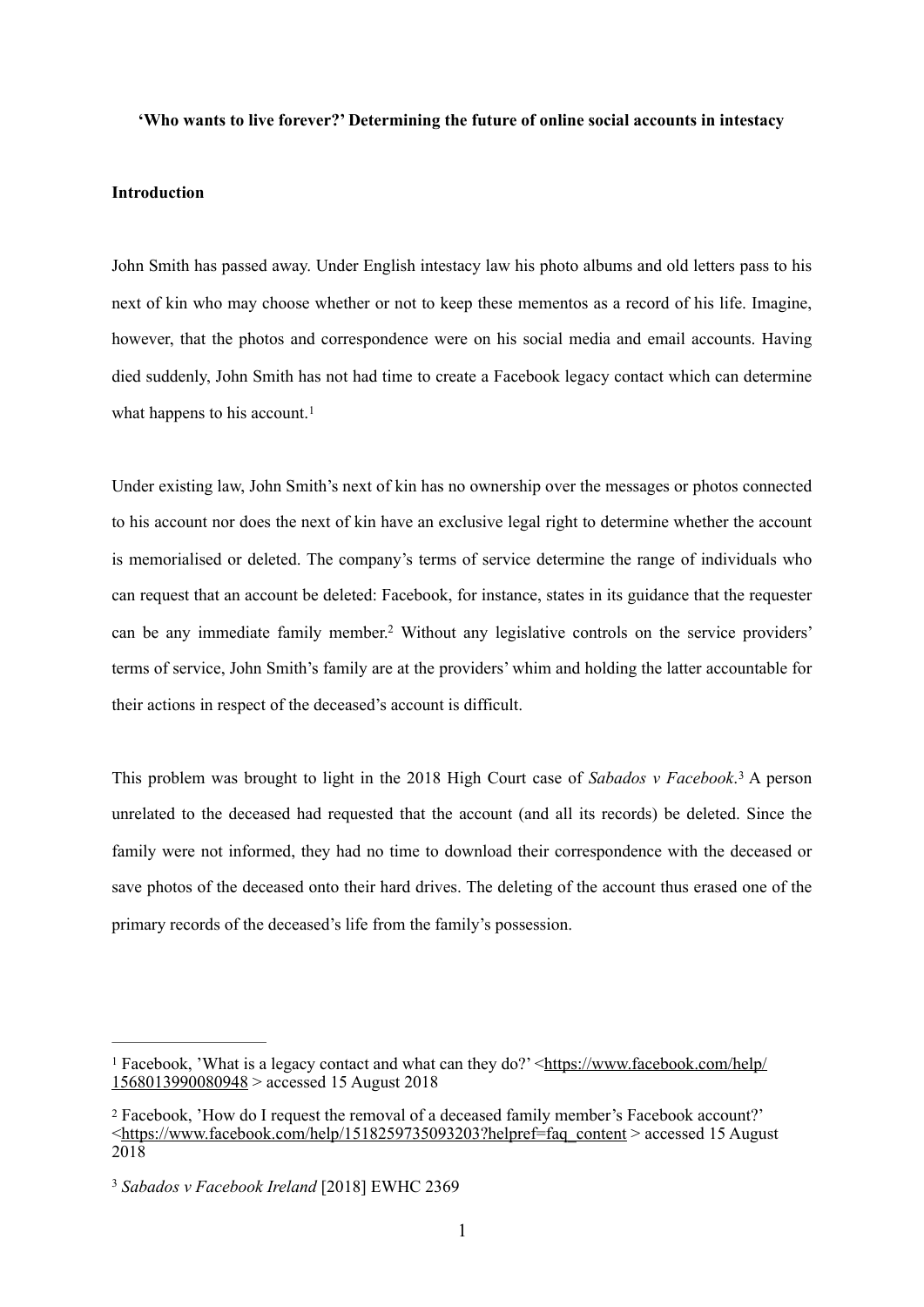<span id="page-1-5"></span>Deciding the *Sabados v Facebook* case, Judge Parkes QC ordered Facebook to inform Ms Sabados of the name of the person who requested her deceased husband's account to be deleted.<sup>[4](#page-1-0)</sup> Judge Parkes QC did not go so far, however, as to establish an actual right on Mrs Sabados' part to determine the fate of her husband's account, nor did he suggest that any such right had been infringed; rather Ms Sabados argued that the messages between her and her partner constituted her personal data and its deletion was a breach of the Data Protection Act 1998[. 5](#page-1-1)

<span id="page-1-6"></span>The proposal in this essay, which creates new rights for the deceased's next of kin, goes far beyond Judge Parkes QC's judgment in *Sabados v Facebook*. Given how much of our lives is now recorded online, it is expedient to develop the law on intestacy so as to include digital accounts.

# **Current law**

<span id="page-1-9"></span><span id="page-1-8"></span><span id="page-1-7"></span>Today if a person dies intestate, his spouse or civil partner takes any personal chattels absolutely while theresiduary estate is divided between his spouse and any issue.<sup>[6](#page-1-2)</sup> Personal chattels are defined as tangible movable property except money, securities, property for business purposes, or property held solely as an investment[.](#page-1-3)<sup>[7](#page-1-3)</sup> There is, therefore, no provision for the future of a deceased person's data. Noris such data covered by the Data Protection Act 199[8](#page-1-4).<sup>8</sup> The future of a deceased person's data depends solely on the terms of service of the service provider and these vary considerably between companies.

<span id="page-1-0"></span>Brett Wilson, 'Court orders Facebook to disclose information behind deletion of deceased person's [4](#page-1-5) Facebook account' (18 June 2018) [http://www.brettwilson.co.uk/blog/court-orders-facebook-disclose](http://www.brettwilson.co.uk/blog/court-orders-facebook-disclose-information-behind-deletion-deceased-persons-facebook-account/)[information-behind-deletion-deceased-persons-facebook-account/](http://www.brettwilson.co.uk/blog/court-orders-facebook-disclose-information-behind-deletion-deceased-persons-facebook-account/)

<span id="page-1-1"></span>Rebecca Keating, 'The Digital Afterlife' (Oxford Law Faculty, 27 June 2018) <[https://](https://www.law.ox.ac.uk/business-law-blog/blog/2018/06/digital-afterlife) [5](#page-1-6) [www.law.ox.ac.uk/business-law-blog/blog/2018/06/digital-afterlife](https://www.law.ox.ac.uk/business-law-blog/blog/2018/06/digital-afterlife) > accessed 16 August 2018

<span id="page-1-2"></span> $6$  Administration of Estates Act 1925, s.46(1)(i)(2)

<span id="page-1-3"></span>[<sup>7</sup>](#page-1-8) Inheritance and Trustees Powers Act 2014, s.3

<span id="page-1-4"></span><sup>&</sup>lt;sup>[8](#page-1-9)</sup> Data Protection Act 1998, s.1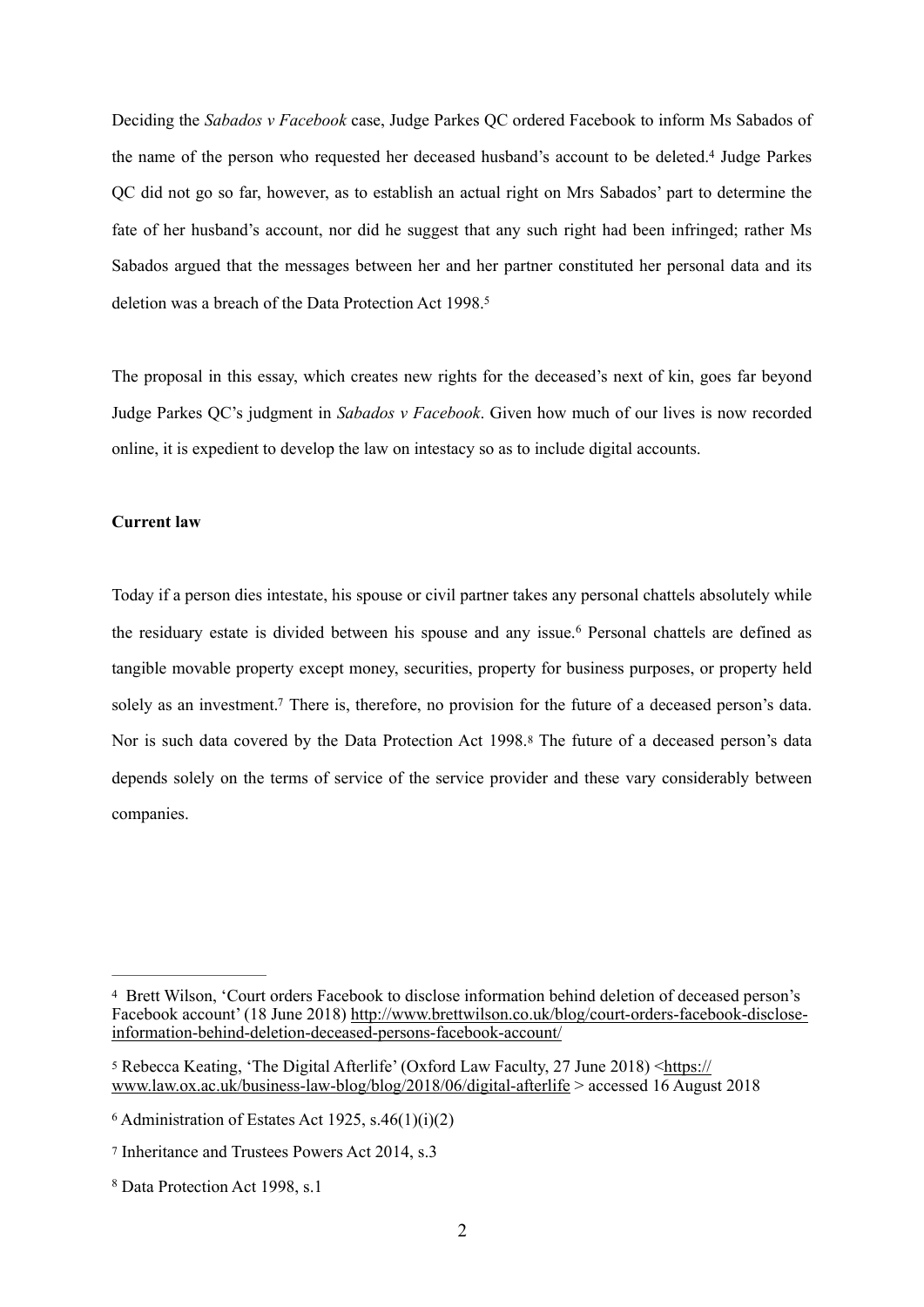#### **Why is this lacuna concerning?**

There are two distinct issues in relation to a deceased's data: the continued existence of the online account and the access rights to the content of the account.

#### *(i) Continued existence of the account*

<span id="page-2-4"></span>The fate of online accounts on death was recognised as a pressing issue prior to *Sabados v Facebook*  with the need to leave instructions for online accounts being increasingly publicised.<sup>[9](#page-2-0)</sup> Nevertheless, such publicity has had a limited effect and no legislative steps have been taken to address the problem. Indeed, a 2015 YouGov Poll revealed that if 52% of UK adults with digital accounts died today, no one would be able to access those accounts. <sup>10</sup>

<span id="page-2-5"></span>Moreover, proposals for legislative reform have shied away from addressing the fate of online accounts. The Law Commission's consultation on reform of wills, the results of which are currently under review, only briefly touched on the digital world and only in relation to implementing the deceased's wishes when they are contained in an electronic communication.<sup>11</sup>

#### <span id="page-2-6"></span>*(ii) Access rights*

The second issue is in relation to accessing correspondence connected to the deceased's online account between the deceased and a third party. This issue was at the core of the July 2018 Bundesgerichtshof ('BGH') decision, in which Facebook was ordered to provide access to the contents of an account to the parents of a 15 year old girl who had committed suicide.<sup>[12](#page-2-3)</sup> The BGH

<span id="page-2-7"></span><span id="page-2-0"></span>Gary Rycroft, 'Protecting Your Online Assets' (Law Society Blog, 12 May 2016) <[http://](http://www.lawsociety.org.uk/news/blog/protecting-your-online-assets/) [9](#page-2-4) [www.lawsociety.org.uk/news/blog/protecting-your-online-assets/](http://www.lawsociety.org.uk/news/blog/protecting-your-online-assets/) > accessed 20 August 2018

<span id="page-2-1"></span> $10$  YouGov, 'Widespread confusion over who owns online digital accounts after death' (YouGov, 13 April 2015) < [https://yougov.co.uk/news/2015/04/13/widespread-confusion-over-who-owns-online](https://yougov.co.uk/news/2015/04/13/widespread-confusion-over-who-owns-online-accounts/)[accounts/](https://yougov.co.uk/news/2015/04/13/widespread-confusion-over-who-owns-online-accounts/) > accessed 20 August 2018

<span id="page-2-2"></span><sup>&</sup>lt;sup>[11](#page-2-6)</sup> Law Commission, *Making a Will* (Law Com Consultation Paper No 231, 2017)

<span id="page-2-3"></span><sup>&</sup>lt;sup>[12](#page-2-7)</sup> BGH, 12.07.2018 - III ZR 183/17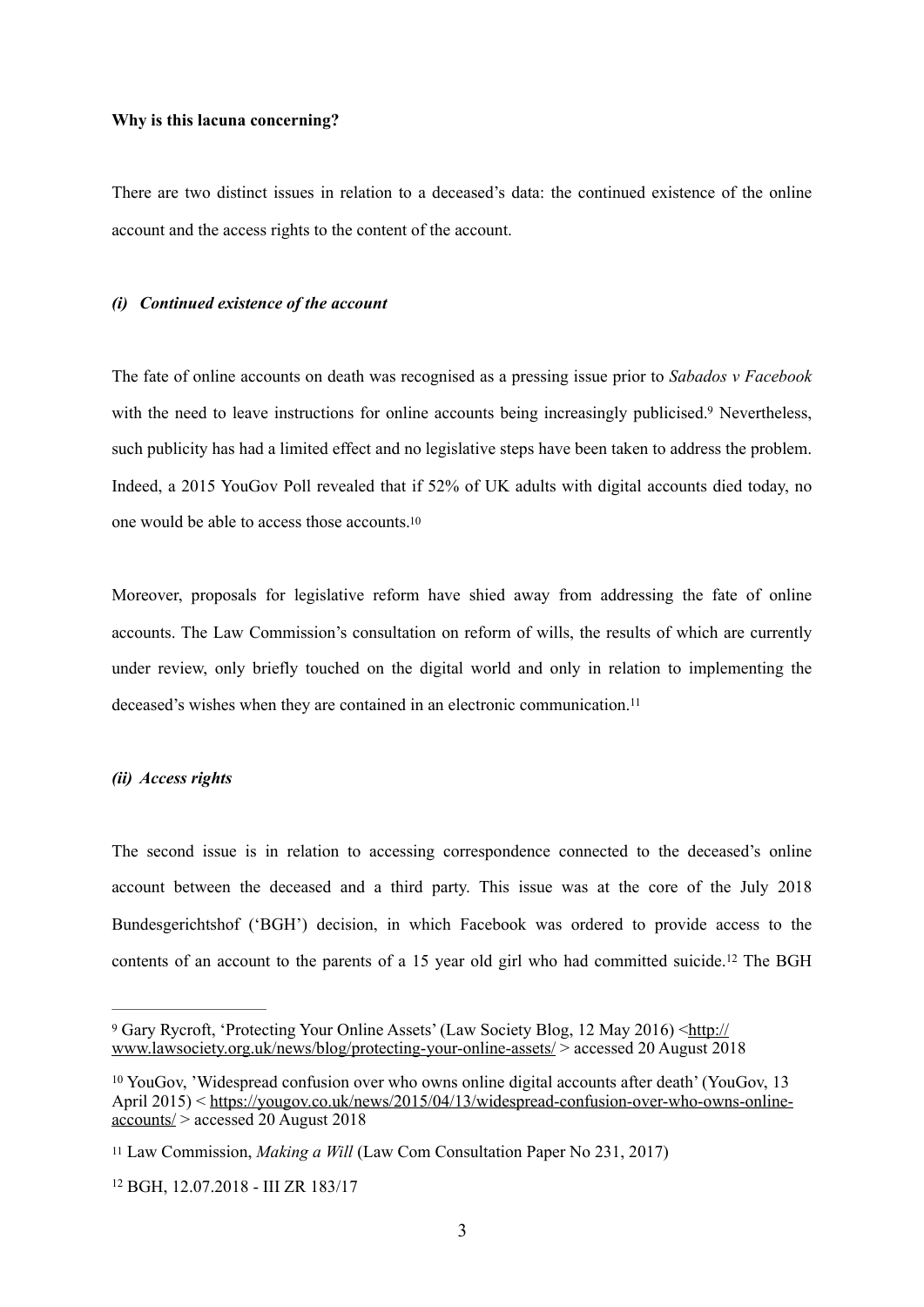considered that the general inheritance law provisions of the German Civil Code enabled the heirs of a Facebook user to have the right to access the User's Facebook account. There has been no such case in the English courts thus far.

<span id="page-3-6"></span><span id="page-3-5"></span><span id="page-3-4"></span>A lack of access may be especially concerning when part of the estate is associated with the account: for instance, where a business is run through an email account. The value of digital assets is "staggering":<sup>13</sup>the results of a 2011 study by McAfee revealed that on average internet users in the USAhave approximately  $$37,438$  in digital assets.<sup>[14](#page-3-1)</sup> With 66% of the UK population active on social media, a not inconsiderable 44 million users, the law should be focused on protecting those assets.[15](#page-3-2) The inability of next of kin to obtain access to the contents of an account in order either to understand the deceased's motives for ending his or her life or to increase the value of the estate requires the legislature's urgent attention. It is unrealistic simply to expect partners to keep username and password lists which are shared with their spouses, both because of the security risk and because the average number of accounts registered to one email address in the UK is 118 (according to a 2015 study) and that figure is doubling every 5 years.<sup>16</sup>

# <span id="page-3-7"></span>**Proposal**

A provision should be inserted into the Administration of Estates Act after s.46 (on succession to real and personal estate on intestacy) as follows:

<span id="page-3-0"></span><sup>&</sup>lt;sup>[13](#page-3-4)</sup> Jamie Hopkins, 'Afterlife in the Cloud: Managing a Digital Estate' (2013) Hastings Science and Technology Law Journal Vol 5:2 209, 221

<span id="page-3-1"></span><sup>&</sup>lt;sup>[14](#page-3-5)</sup> McAfee 'McAfee Reveals Average Internet User Has More than \$37,000 in Unprotected Digital [Assets' \(Business Wire, 27 Sept 2011\) < https://www.businesswire.com/news/home/20110927005661/](https://www.businesswire.com/news/home/20110927005661/en/McAfee-Reveals-Average-Internet-User-37000-Underprotected) [en/McAfee-Reveals-Average-Internet-User-37000-Underprotected](https://www.businesswire.com/news/home/20110927005661/en/McAfee-Reveals-Average-Internet-User-37000-Underprotected) > accessed 20 August 2018

<span id="page-3-2"></span>Statista, 'Total number and the share of the population of active social media and mobile social [15](#page-3-6) media users in the United Kingdom in January 2018' (January 2018), [<https://www.statista.com/](https://www.statista.com/statistics/507405/uk-active-social-media-and-mobile-social-media-users/) [statistics/507405/uk-active-social-media-and-mobile-social-media-users/ > accessed 30 August 2](https://www.statista.com/statistics/507405/uk-active-social-media-and-mobile-social-media-users/)018

<span id="page-3-3"></span> $16$  Tom Le Bras, 'Online Overload - it's Worse Than You Thought' (Dashlane, 21 July 2015)  $\lt$ https:// [blog.dashlane.com/infographic-online-overload-its-worse-than-you-thought/](https://blog.dashlane.com/infographic-online-overload-its-worse-than-you-thought/) > accessed 30 August 2018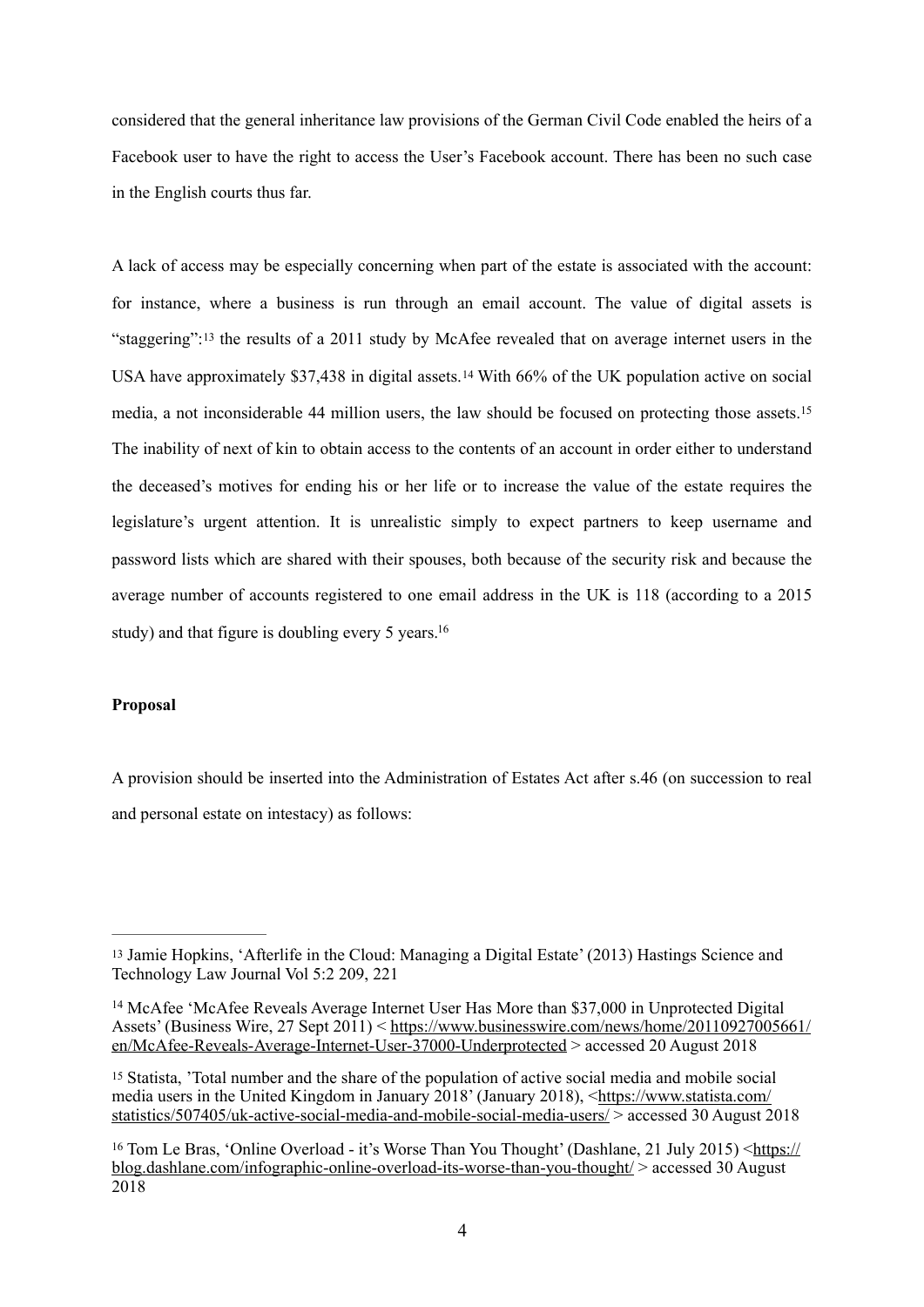#### **s.46A. Rights to digital accounts on intestacy**

- (1) The spouse or civil partner, or next of kin, has the exclusive right to determine the continued existence of the deceased's digital accounts.
- (2) The next of kin or those entitled to the residuary estate may apply to the court to obtain an order requiring the service provider to provide access to the content of the account. The court will only make such an order if it considers infringing the privacy of the deceased necessary and proportionate to achieve a legitimate aim.
- <span id="page-4-3"></span>(3) The next of kin or those entitled to the residuary estate can obtain the content of the account if he is able to show that the deceased expressly consented to the disclosure of records either in his or her will or by election with the service provider.

The simplest solution would be to include digital assets within the definition of personal chattels; however, this is not possible as the ownership and inheritability of digital assets is governed by the terms of the contract between the service provider and the account holder and many service agreements grant the service provider ownership over posts or photos uploaded onto the platform.<sup>[17](#page-4-0)</sup> Therefore, this essay's proposal is to create a right for next of kin to determine the future of the account and a right to apply to court for access to the content of the account (unless the deceased has authorised access already). What this proposal is not, however, is a proposal to classify data as property for inheritance purposes. The law remains very unclear whether there is such a thing as an ownership right in data and there is no sign that this issue is likely to be resolved soon[. 18](#page-4-1)

<span id="page-4-4"></span>Moreover, this proposal is limited to digital accounts and is not an automatic right to all digital assets. The reason for this can be demonstrated with the example of an iTunes account. If John has an iTunes account, the next of kin ought to be able to determine what happens to the account. John, however, does not own the music on an iTunes account but merely has a licence to use it.<sup>[19](#page-4-2)</sup> Unlike a physical record collection, John's iTunes library cannot be transferred on death.

<span id="page-4-5"></span><span id="page-4-0"></span> $17$  Hopkins (n 13) 224

<span id="page-4-1"></span>Cesar, Debussche, Van Asbroeck, *Data ownership in the context of the European data economy:* [18](#page-4-4) *proposal for a new right* (White Paper, 2017)

<span id="page-4-2"></span> $19$  Apple, 'Apple Media Services Terms and Conditions' <[https://www.apple.com/legal/internet](https://www.apple.com/legal/internet-services/itunes/us/terms.html) [services/itunes/us/terms.html](https://www.apple.com/legal/internet-services/itunes/us/terms.html)> accessed 20 August 2018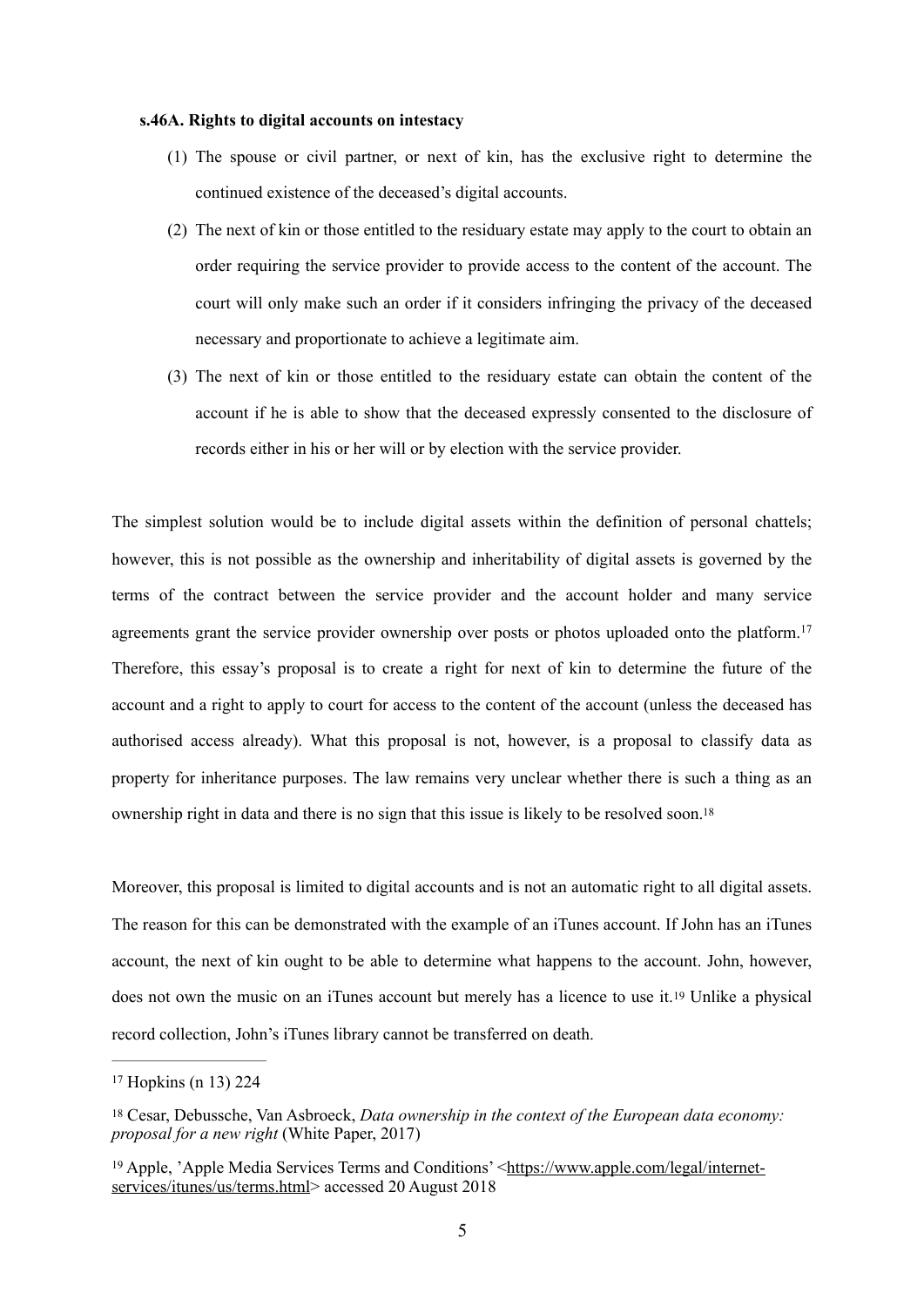The right to close an online account would operate in the same way as the right to close a bank account. It would be for the company to set out requirements in terms of proof of identity and proof of death; however, the difference with the current situation is that the law would determine which individuals could make such a request.

<span id="page-5-2"></span>The proposal draws on elements of US state legislation. 28 states have created laws that give next of kin the right to manage digital accounts after the original user has died, though none of these state laws are in precisely the same format as this proposal.<sup>[20](#page-5-0)</sup> Subsection  $(3)$  echoes the proposed legislation currently being considered in Virginia and Oregon which would enable content to be obtained by a personal representative provided he shows that the deceased expressly consented to the disclosure of records in his will or through an election with the service provider.<sup>[21](#page-5-1)</sup>

### <span id="page-5-3"></span>**Striking the appropriate balance**

Finding a solution to the lacuna identified above requires a balance to be struck between the values of privacy, simplicity, and legal certainty.

<span id="page-5-1"></span> Mark Obesnshain, *Protecting the Digital Afterlife: Virginia's Privacy Expectation Afterlife and* [21](#page-5-3) *Choices Act* (2015) 19 Rich. J.L. & Pub. Int. 39, 47

<span id="page-5-0"></span><sup>&</sup>lt;sup>[20](#page-5-2)</sup> HB 138 Revised Uniform Fiduciary Access to Digital Assets Act (Alabama); HB 108 Revised Uniform Fiduciary Access to Digital Assets Act (Alaska); SB 1413 Revised Uniform Fiduciary Access to Digital Assets Act (Arizona); AB-691 Revised Uniform Fiduciary Access to Digital Assets Act (California); SB 16-088 Revised Uniform Fiduciary Access to Digital Assets Act (Colorado); SB 262 Public Act No.05-136 (Connecticut); HB 345 Fiduciary Access to Digital Assets and Digital Accounts (Delaware); SB 494, Chapter 740 Florida Fiduciary Access to Digital Assets Act (Florida); SB2298 Revised Uniform Fiduciary Access to Digital Assets Act (Hawaii); SB 1303 Revised Uniform Fiduciary Access to Digital Assets Act (Idaho); HB 4648 Revised Uniform Fiduciary Access to Digital Assets Act (Illinois); SB 253 Revised Uniform Fiduciary Access to Digital Assets Act (Indiana); SB239/HB507 Maryland Fiduciary Access to Digital Assets Act (Maryland); HB 5034 The Fiduciary Access to Digital Assets Act (Michigan); Minnesota Statutes Chapter 521A Revised Uniform Fiduciary Access to Digital Assets Act (Minnesota); LB 829 Revised Uniform Fiduciary Access to Digital Assets Act (Nebraska); SB 131 (Nevada); AB A9910A (New York); SB 805 Fiduciary Access to Digital Assets (North Carolina); HB 2800 (Oklahoma); Title 33: Probate practice and procedure, Chapter 33-27: Access to Decedents' Electronic Mail Accounts Act, Section 33-27-3 (Rhode Island); SB 908 South Carolina Uniform Fiduciary Access to Digital Assets Act (South Carolina); HB1080 Uniform Fiduciary Access to Digital Assets Act (South Dakota); SB 326 Uniform Fiduciary Access to Digital Assets Act (Tennessee); SB 1193 Revised Uniform Fiduciary Access to Digital Assets Act (Texas); SB 5029 Revised Uniform Fiduciary Access to Digital Assets Act (Washington); AB 695 Revised Uniform Fiduciary Access to Digital Assets Act (Wisconsin); SF0024 Uniform Fiduciary Access to Digital Assets Act (Wyoming)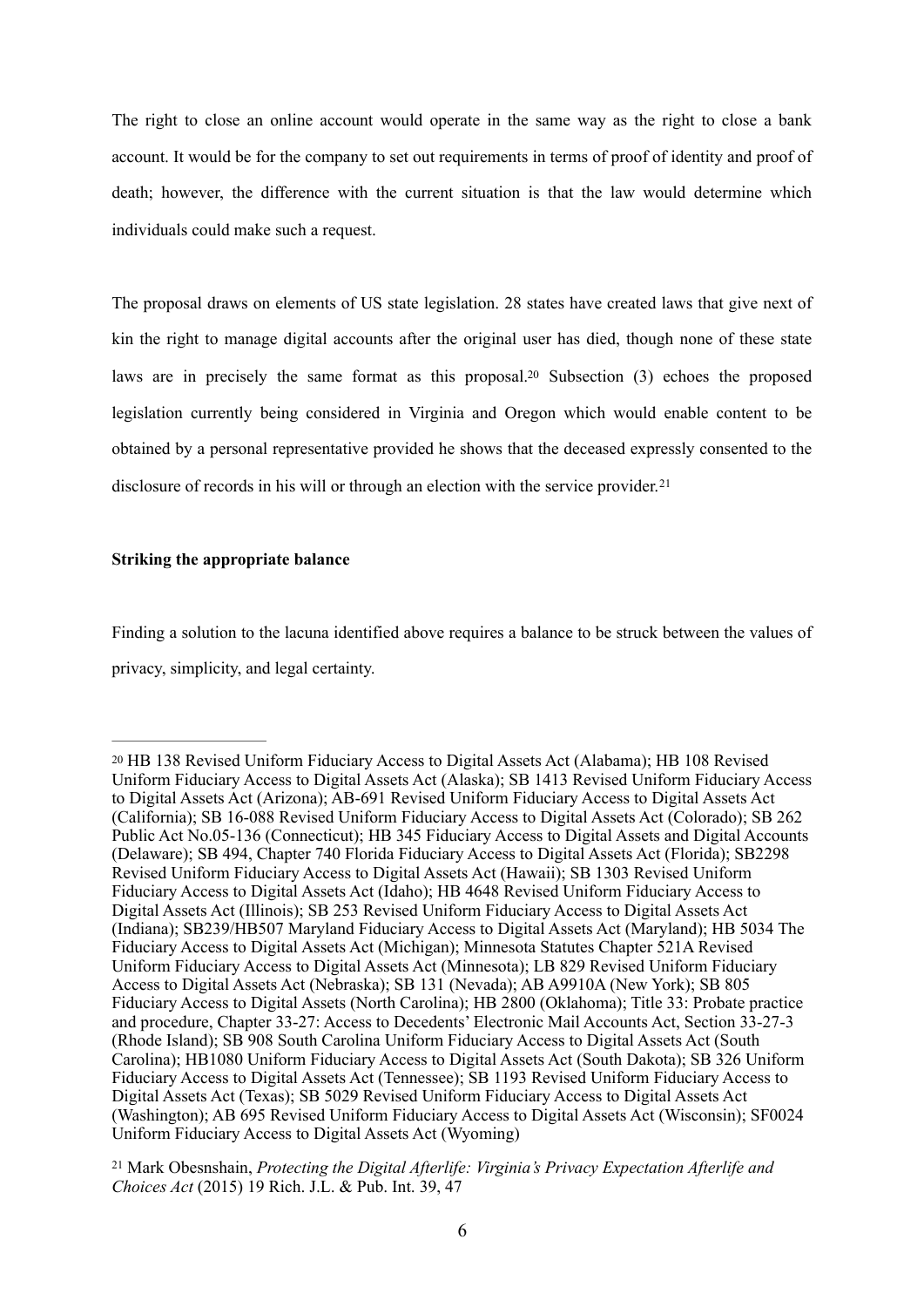### *(i) Privacy*

Assume John has been having an affair, the correspondence relating to which is, in situation A, in the form of love letters and, in situation B, through Facebook messenger. In situation A, ownership passes to the next of kin along with the rest of his personal chattels. In situation B, the next of kin has no right to access those messages. These two outcomes are not inconsistent. The reason for the different outcome in situation B is that at the time of contracting Facebook promised John privacy. If Facebook subsequently were to give a third party access to John's messages, that would be a breach of their own contract and undermine their claims of privacy thereafter with the risk that users move to other providers. This proposal preserves Facebook's right to uphold its promise of privacy as a general rule.

<span id="page-6-1"></span>Moreover, automatically providing a spouse with the contents of an email or social media account risks undermining intestacy law's goals of "promoting familial harmony and minimising family quarrels"[.](#page-6-0)<sup>[22](#page-6-0)</sup> Equally, however, there may be instances where the existence of the account itself is secret: for example, Ashley Madison or Tinder accounts held by a married person. The proposal therefore leaves it to the next of kin to request an account to be shut down, rather than informing the next of kin of the existence of the account.

In protecting privacy, however, the needs of the fiduciaries must not be ignored entirely. In some instances the next of kin may require access to the contents of the account, for instance in order to achieve closure for themselves in the case of suicide or as evidence in a dispute about a potential bequest or because part of the inheritance cannot be found or because a valuable business is run from the account. To disclose the contents would be a breach of the service provider's contract but would not be a breach of the Data Protection Act 2018 as the Sch.11 para.3 exception will apply ('Information required to be disclosed by law etc or in connection with legal proceedings'). The fact that any such disclosure will only be made in response to a court order means service providers will not need to be concerned about losing users to their competitors as the law applies to all the service providers equally. Moreover, there is no reason to believe that the proposed legislation would breach

<span id="page-6-0"></span><sup>&</sup>lt;sup>[22](#page-6-1)</sup> Kristina Sherry, *What Happens to Our Facebook Accounts When We Die?: Probate Versus Policy and the fate of Social-Media Assets Postmortem* (2013) 40 Pepp L Rev 1 185, 236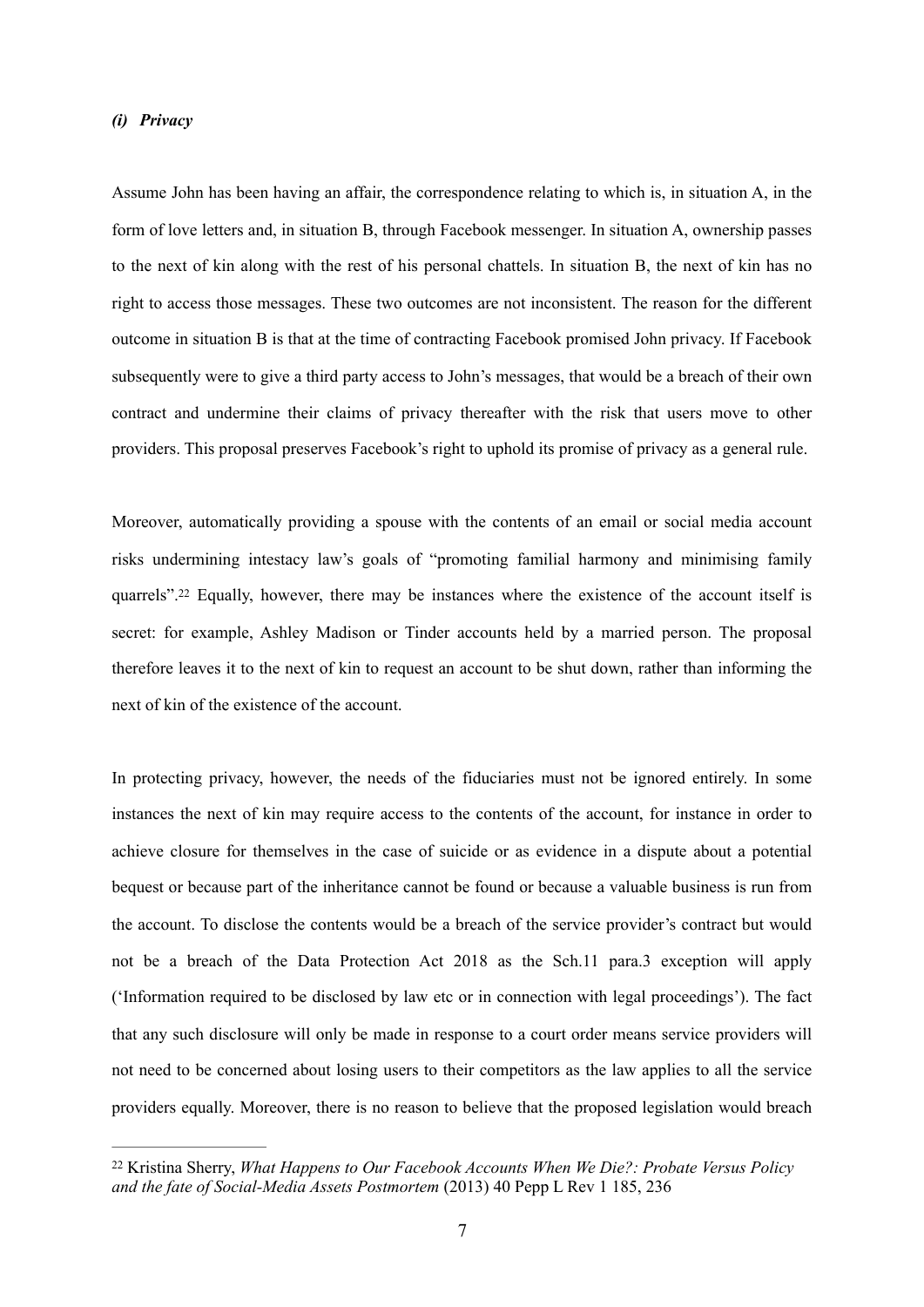<span id="page-7-3"></span>the ECHR[.](#page-7-0) It appears that the right to private life cannot be invoked after a person has died.<sup>[23](#page-7-0)</sup> Even if the right to private life did apply, however, that right is a qualified right which could be refused if the information is necessary and proportionate to needs of those living.

# *(ii) Simplicity of the process*

<span id="page-7-4"></span>Thecosts of intestacy should be kept as low as possible.<sup>[24](#page-7-1)</sup> Litigation and recourse to the court system should be minimised. This proposal therefore does not require a court order in every instance but only where the next of kin wish to access the contents of the account and the deceased has not already given his authorisation (in a form recognised by the service provider) to do so. By requiring a legitimate purpose for access to the contents and for the applicant to prove necessity and proportionality, the proposal restricts the instances in which access is likely to be granted and reduces the likelihood of frivolous claims being brought.

### *(iii)Legal certainty for businesses and users*

<span id="page-7-5"></span>One of the disadvantages of requiring court oversight in order to protect privacy is that significant delay is introduced into the intestacy process. The intestacy process should not cause substantial losses to the estate, in particular losses as a result of litigation.<sup>[25](#page-7-2)</sup> These two considerations of preserving privacy and preserving the estate must be balanced against each other. The proposed compromise is to set clear guidelines for the circumstances in which a court would be willing to give an order to provide legal certainty to applicants, while enabling the next of kin to close down an account or memorialise it without needing to apply to court.

<span id="page-7-0"></span>*R (Pretty) v DPP* [2001] UKHL 61, [2002] 1 AC 800; *Estate of Kresten Filtenborg Mortensen v* [23](#page-7-3) *Denmark* App no 1338/03 (ECHR, 15 May 2006).

<span id="page-7-1"></span><sup>&</sup>lt;sup>[24](#page-7-4)</sup> Jill Papworth and Patrick Collinson, 'Wills and inheritance: how changes to the intestacy rules affect you' (The Guardian, 20 September 2014) <[https://www.theguardian.com/money/2014/sep/20/](https://www.theguardian.com/money/2014/sep/20/wills-inheritance-changes-intestacy-rules) [wills-inheritance-changes-intestacy-rules](https://www.theguardian.com/money/2014/sep/20/wills-inheritance-changes-intestacy-rules) > accessed 25 August 2018

<span id="page-7-2"></span>Laura McCarthy, *Digital Assets and Intestacy* (2015) 21 B.U.J. Sci. & Tech. L. 384, 396 [25](#page-7-5)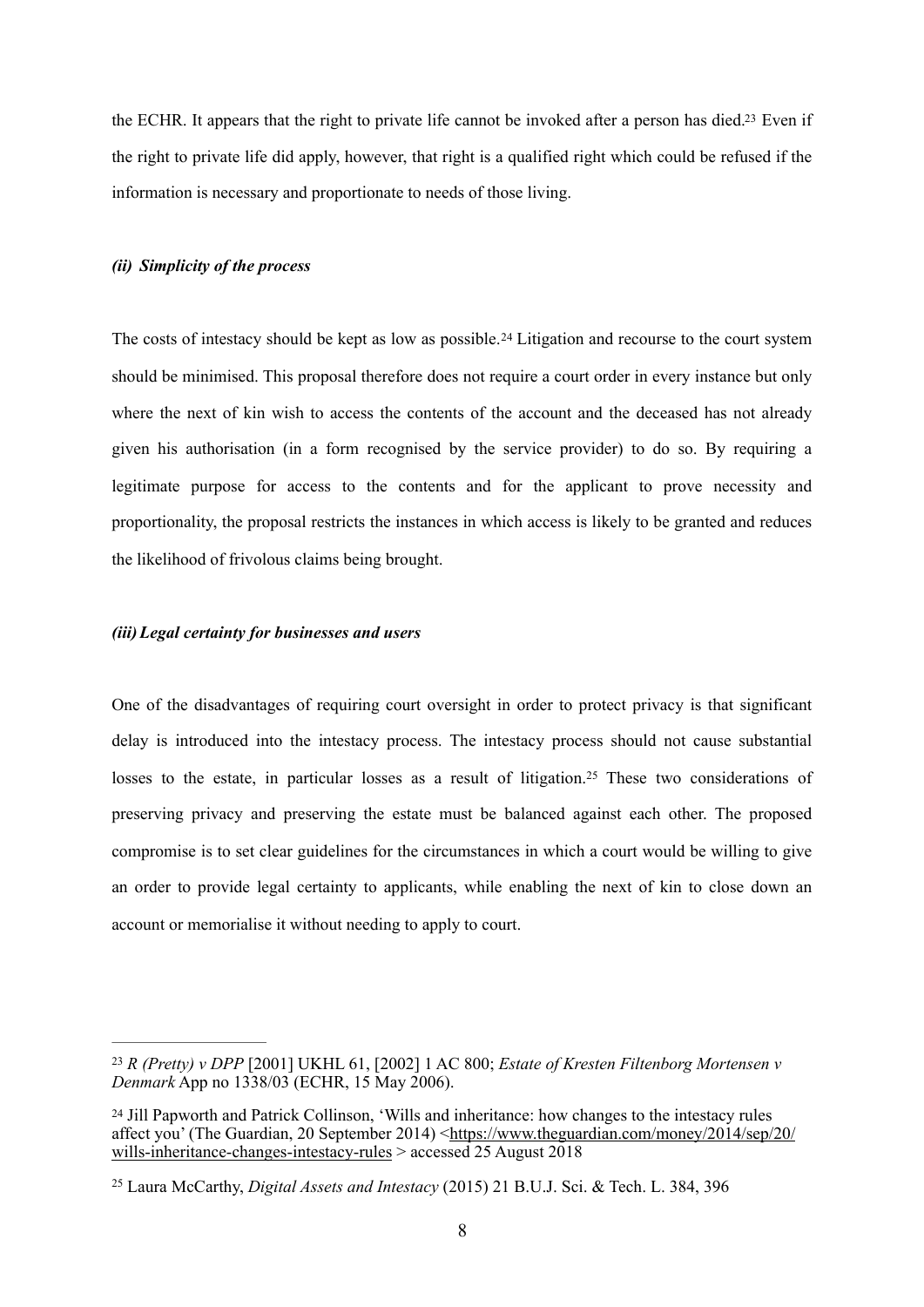<span id="page-8-3"></span>What if the email account is used for a business purpose, however, and not allowing easy access to the contents leads to the business failing to complete orders or renewing a valuable domain name[?](#page-8-0)<sup>[26](#page-8-0)</sup> Say John is a sole trader and is suddenly hit by a car and killed. Failing to renew the domain or respond to customers could lead to the business losing value - and since the business would be inherited by the estate, that is a loss to the estate. Nonetheless, business email accounts may equally be used for personal or illicit purposes as well and regardless John still has a right to privacy in such cases. The same process of applying to the court should still be followed. It is for the individuals who run a business and have a responsibility to their clients to ensure that the account can be accessed by someone else in the eventuality of illness or death.

#### **Inadequacies of alternative proposals**

<span id="page-8-4"></span>Several alternative proposals have been presented in the USA, though virtually none have been suggested in the UK. One proposal is to encourage the increased use of online digital estate planning services. The problem with relying on such services, however, is twofold: first, there are security issueswith using such a service as it requires passwords to be listed online; $27$  second, many users of social media or email either do not consider that the next of kin will need to determine what happens to such accounts or, alternatively, die unexpectedly before they have had time to consider the future of their accounts. Therefore, while individuals have a private option of online digital estate planning services, legislation must provide a default rule.

<span id="page-8-5"></span>Another proposal is to impose a legal requirement on service providers to prompt users to check a box indicating their preferences on death.<sup>[28](#page-8-2)</sup> The justification offered for such an approach is that the law should protect the digital outcome that social media users would have liked to occur on death. The primary flaw in this proposal is that a large proportion of social media users sign up as teenagers when they are highly unlikely to want their family to have access to their account but their view may

<span id="page-8-0"></span>Gerry W Beyer and Kerri M Griffin, *Estate Planning for Digital Assets* (2011) Estate Planning [26](#page-8-3) Studies 1, 3

<span id="page-8-1"></span>[<sup>27</sup>](#page-8-4) Carl M Szabo and Jacklyn Kurin *Digital Asset Planning, Password Sharing & The Risk of Liability* (White Paper, 2017); Hopkins (n 13) 239

<span id="page-8-2"></span><sup>&</sup>lt;sup>[28](#page-8-5)</sup> Sherry (n 22) 242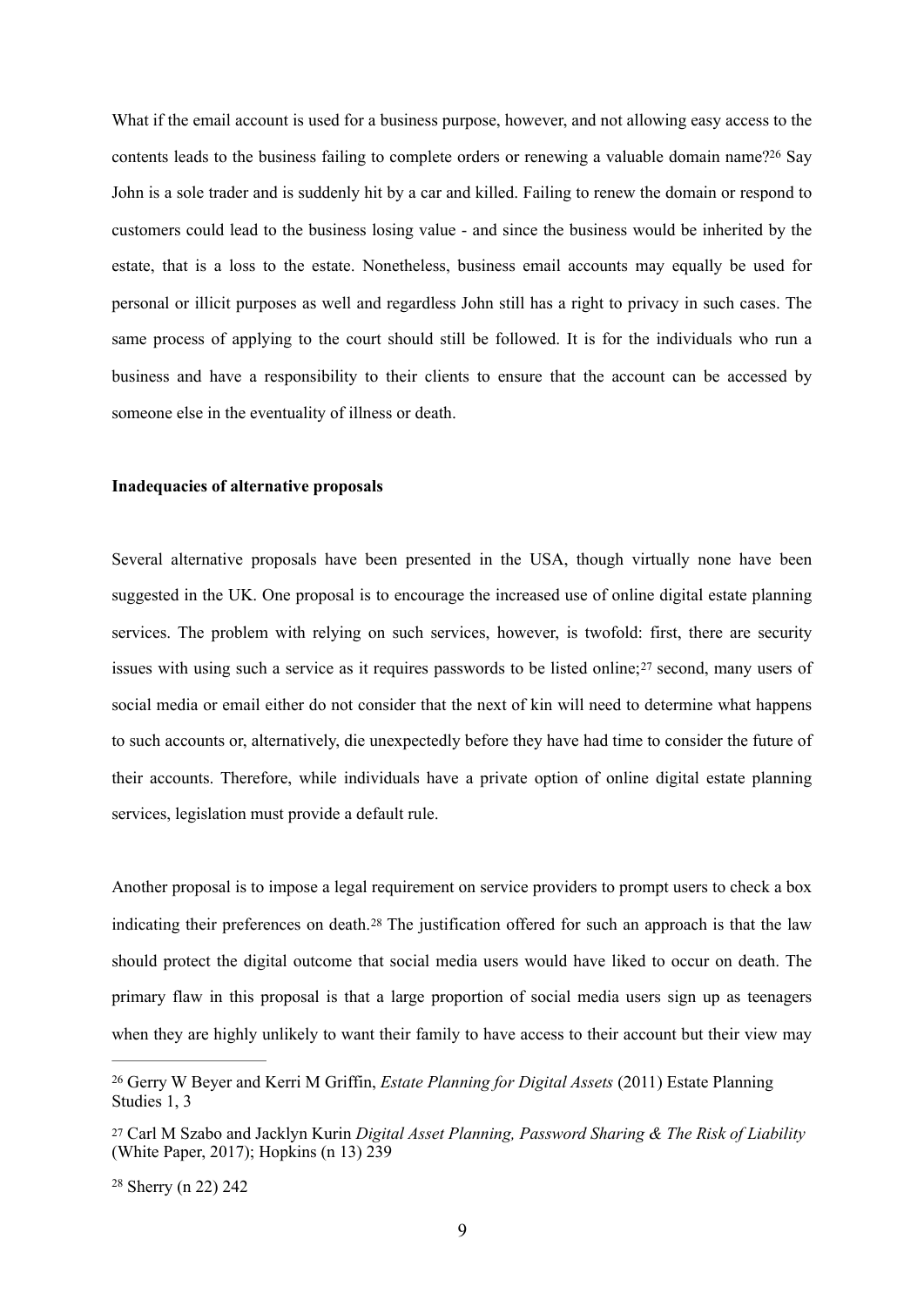<span id="page-9-6"></span>change later in their life. Admittedly the social media company could offer a regular reminder to update the user's preferences. However, there is little reason to think that social media users would respond to prompts to reconsider their post-death access settings, even if they did genuinely want their families to have the right to close the account. It is recognised that social media users exhibit indifference towards their online account settings.<sup>[29](#page-9-0)</sup> For instance, the revelation that a data analytics firm had used personal information harvested from Facebook profiles without permission to create targeted advertisements resulted in a mere 5% of UK users leaving Facebook despite 93% being awareof the scandal.<sup>[30](#page-9-1)</sup> The proposal of checking a box, therefore, would likely result in many social media users never updating their preferences and, if they ticked 'no' when they initially signed up aged 13, their next of kin would not be able to determine the future of the account. This proposal is therefore not as practical as the proposal presented in this essay.

# <span id="page-9-7"></span>**Conclusion**

<span id="page-9-11"></span><span id="page-9-10"></span><span id="page-9-9"></span><span id="page-9-8"></span>In July 2018 there were 2.196 billion active Facebook users worldwide.<sup>[31](#page-9-2)</sup> Per month an average of 50 million photos are uploaded to Flickr;<sup>[32](#page-9-3)</sup> per day an average of 500 million tweets are tweeted;<sup>33</sup> per minute 300 hours of videos are uploaded to Youtube.<sup>[34](#page-9-5)</sup> The significance of these digital assets has dramatically increased in the space of fifteen years. Combined, these assets now amount to narratives of each of our lives. Just as the next of kin would determine the future of the deceased's biographical

<span id="page-9-0"></span><sup>&</sup>lt;sup>[29](#page-9-6)</sup> Shelton, Martin, Rainie 'Americans' Privacy Strategies Post-Snowden' (Pew Research Center, March 2015) [<http://www.pewinternet.org/files/2015/03/](http://www.pewinternet.org/files/2015/03/PI_AmericansPrivacyStrategies_0316151.pdf)

[PI\\_AmericansPrivacyStrategies\\_0316151.pdf> accessed 1](http://www.pewinternet.org/files/2015/03/PI_AmericansPrivacyStrategies_0316151.pdf) September 2018

<span id="page-9-1"></span>Emily Tan, 'One in 20 Brits delete Facebook accounts after the Cambridge Analytica [30](#page-9-7) scandal' (Campaign, 2 April 2018) [<https://www.campaignlive.co.uk/article/one-20-brits-delete](https://www.campaignlive.co.uk/article/one-20-brits-delete-facebook-accounts-cambridge-analytica-scandal/1460836)[facebook-accounts-cambridge-analytica-scandal/1460836 > accessed 1 September 2018](https://www.campaignlive.co.uk/article/one-20-brits-delete-facebook-accounts-cambridge-analytica-scandal/1460836)

<span id="page-9-2"></span>Statista, 'Most famous social network sites worldwide as of July 2018' (Statista, July 2018) [31](#page-9-8) [<https://www.statista.com/statistics/272014/global-social-networks-ranked-by-number-of-users/](https://www.statista.com/statistics/272014/global-social-networks-ranked-by-number-of-users/) > accessed 1 September 2018

<span id="page-9-3"></span><sup>&</sup>lt;sup>[32](#page-9-9)</sup> Franck Michel, 'How many public photos are uploaded to Flickr every day, month, year?' (Flickr, December 2017) <<https://www.flickr.com/photos/franckmichel/6855169886> > accessed 1 September 2018

<span id="page-9-4"></span><sup>33</sup> Internet Live Stats, 'Twitter Statistics' [<http://www.internetlivestats.com/twitter-statistics/](http://www.internetlivestats.com/twitter-statistics/) > accessed 1 September 2018

<span id="page-9-5"></span><sup>&</sup>lt;sup>[34](#page-9-11)</sup> Salman Aslam, 'YouTube by the Numbers: Stats, Demographics & Fun Facts' (Omnicore Agency, 5 Feb 2018) <<https://www.omnicoreagency.com/youtube-statistics/>>accessed 1 September 2018